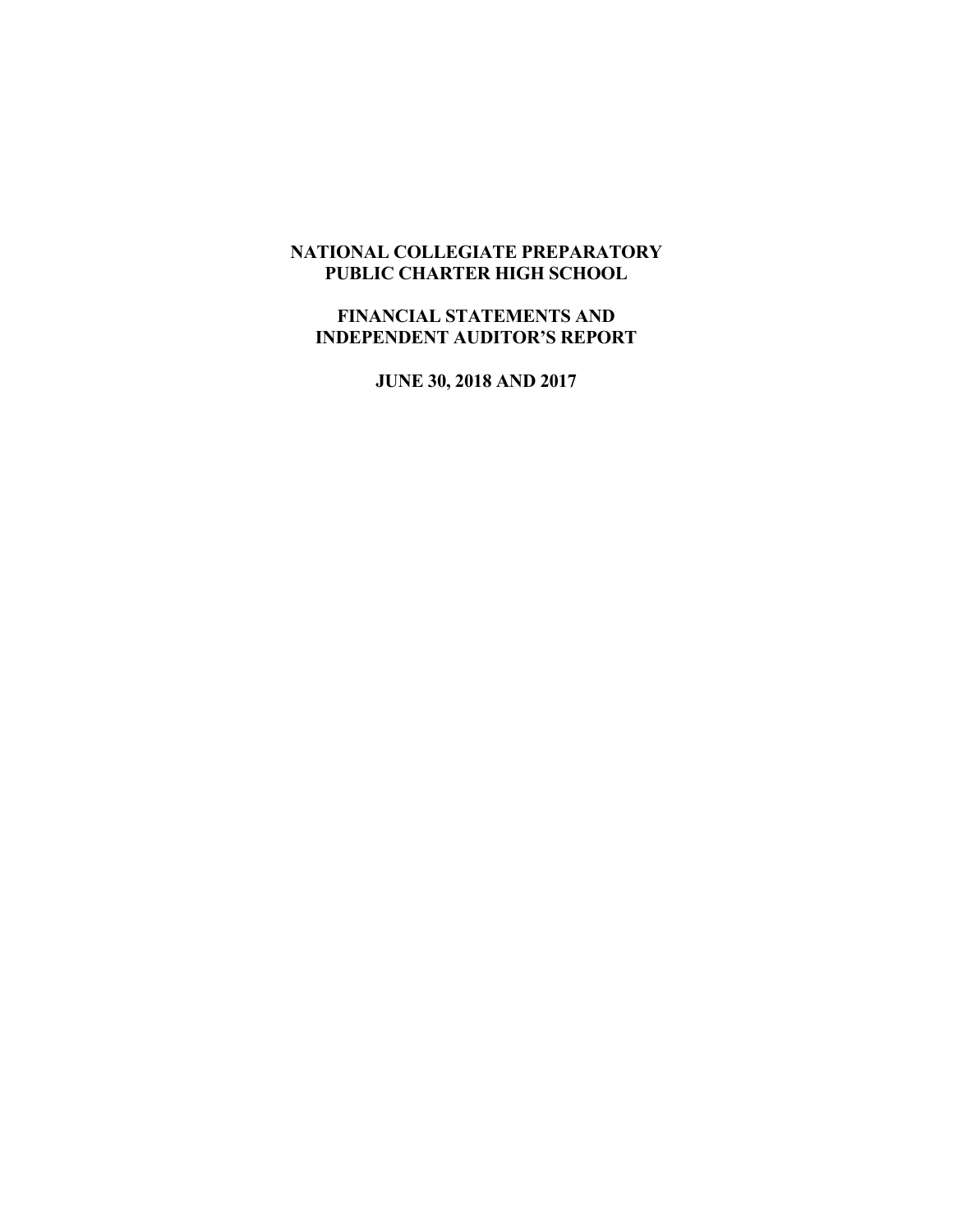# **TABLE OF CONTENTS**

|                                                                                                                                                                      | Page No.       |
|----------------------------------------------------------------------------------------------------------------------------------------------------------------------|----------------|
| <b>INDEPENDENT AUDITOR'S REPORT</b>                                                                                                                                  | $1 - 2$        |
| <b>FINANCIAL STATEMENTS</b>                                                                                                                                          |                |
| <b>Statements of Financial Position</b>                                                                                                                              | 3              |
| <b>Statements of Activities</b>                                                                                                                                      | $\overline{4}$ |
| Statement of Functional Expenses, Year Ended June 30, 2018                                                                                                           | 5              |
| Statement of Functional Expenses, Year Ended June 30, 2017                                                                                                           | 6              |
| <b>Statements of Cash Flows</b>                                                                                                                                      | $\overline{7}$ |
| Notes to the Financial Statements                                                                                                                                    | $8 - 12$       |
| Independent Auditor's Report on Internal Control over Financial Reporting and on<br>Compliance and Other Matters Based on an Audit of Financial Statements Performed |                |
| in Accordance with Government Auditing Standards                                                                                                                     | $13 - 14$      |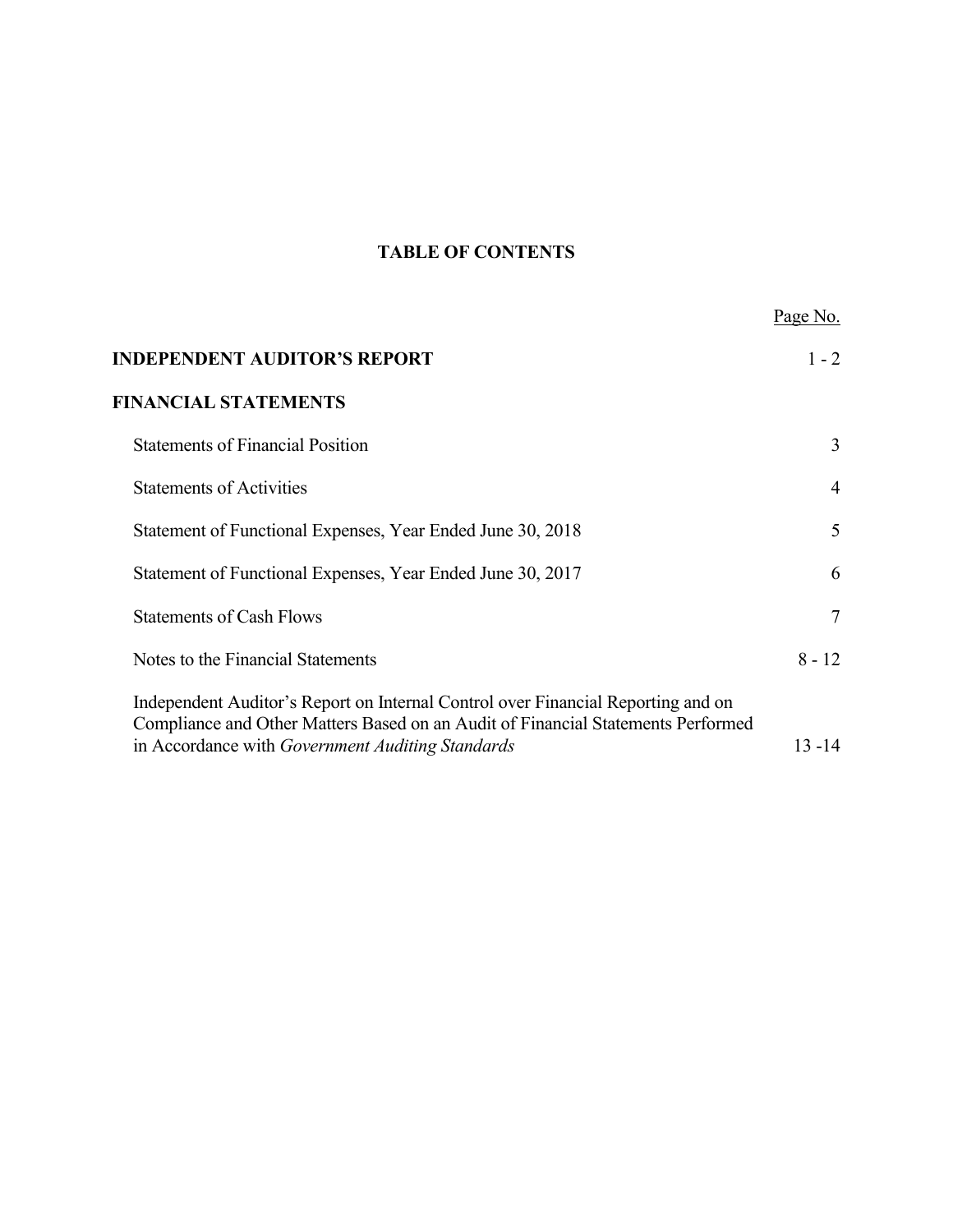

1730 Rhode Island Avenue, NW Suite 800 Washington, DC 20036 (202) 296-3306 Fax: (202) 296-0059

Independent Auditor's Report

The Board of Trustees National Collegiate Preparatory Public Charter High School Washington, DC

## **Report on the Financial Statements**

We have audited the accompanying financial statements of National Collegiate Preparatory Public Charter High School, a nonprofit organization, which comprise the statements of financial position as of June 30, 2018 and 2017, and the related statements of activities, functional expenses, and cash flows for the years then ended, and the related notes to the financial statements.

## **Management's Responsibility for the Financial Statements**

Management is responsible for the preparation and fair presentation of these financial statements in accordance with accounting principles generally accepted in the United States of America; this includes the design, implementation, and maintenance of internal control relevant to the preparation and fair presentation of financial statements that are free from material misstatement, whether due to fraud or error.

## **Auditor's Responsibility**

Our responsibility is to express an opinion on these financial statements based on our audits. We conducted our audits in accordance with auditing standards generally accepted in the United States of America and the standards applicable to financial audits contained in *Government Auditing Standards,* issued by the Comptroller General of the United States. Those standards require that we plan and perform the audit to obtain reasonable assurance about whether the financial statements are free from material misstatement.

An audit involves performing procedures to obtain audit evidence about the amounts and disclosures in the financial statements. The procedures selected depend on the auditor's judgment, including the assessment of the risks of material misstatement of the financial statements, whether due to fraud or error. In making those risk assessments, the auditor considers internal control relevant to the entity's preparation and fair presentation of the financial statements in order to design audit procedures that are appropriate in the circumstances, but not for the purpose of expressing an opinion on the effectiveness of the entity's internal control. Accordingly, we express no such opinion. An audit also includes evaluating the appropriateness of accounting policies used and the reasonableness of significant accounting estimates made by management, as well as evaluating the overall presentation of the financial statements.

We believe that the audit evidence we have obtained is sufficient and appropriate to provide a basis for our audit opinion.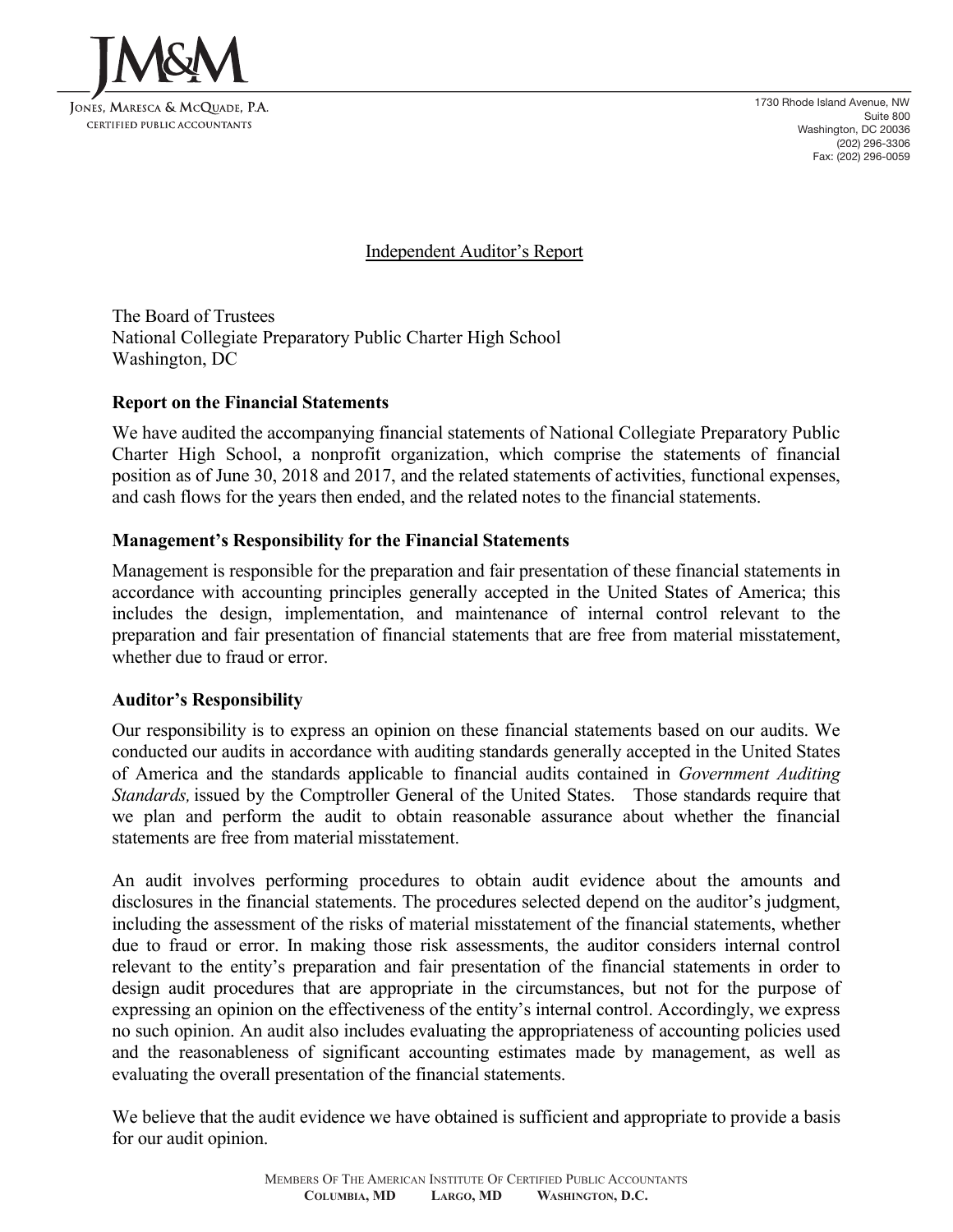Independent Auditor's Report National Collegiate Preparatory Public Charter High School Page Two

# **Opinion**

In our opinion, the financial statements referred to above present fairly, in all material respects, the financial position of National Collegiate Preparatory Public Charter High School as of June 30, 2018 and 2017, and the changes in its net assets and its cash flows for the years then ended in accordance with accounting principles generally accepted in the United States of America.

## **Other Reporting Required by** *Government Auditing Standards*

In accordance with *Government Auditing Standards*, we have also issued our report dated November 14, 2018 on our consideration of National Collegiate Preparatory Public Charter High School's internal control over financial reporting and on our tests of its compliance with certain provisions of laws, regulations, contracts, and grant agreements and other matters. The purpose of that report is solely to describe the scope of our testing of internal control over financial reporting and compliance and the results of that testing, and not to provide an opinion on the effectiveness of National Collegiate Preparatory Public Charter High School's internal control over financial reporting or on compliance. That report is an integral part of an audit performed in accordance with *Government Auditing Standards* in considering National Collegiate Preparatory Public Charter High School's internal control over financial reporting and compliance.

Jam Marie & Ma Quade PA

Washington, DC November 14, 2018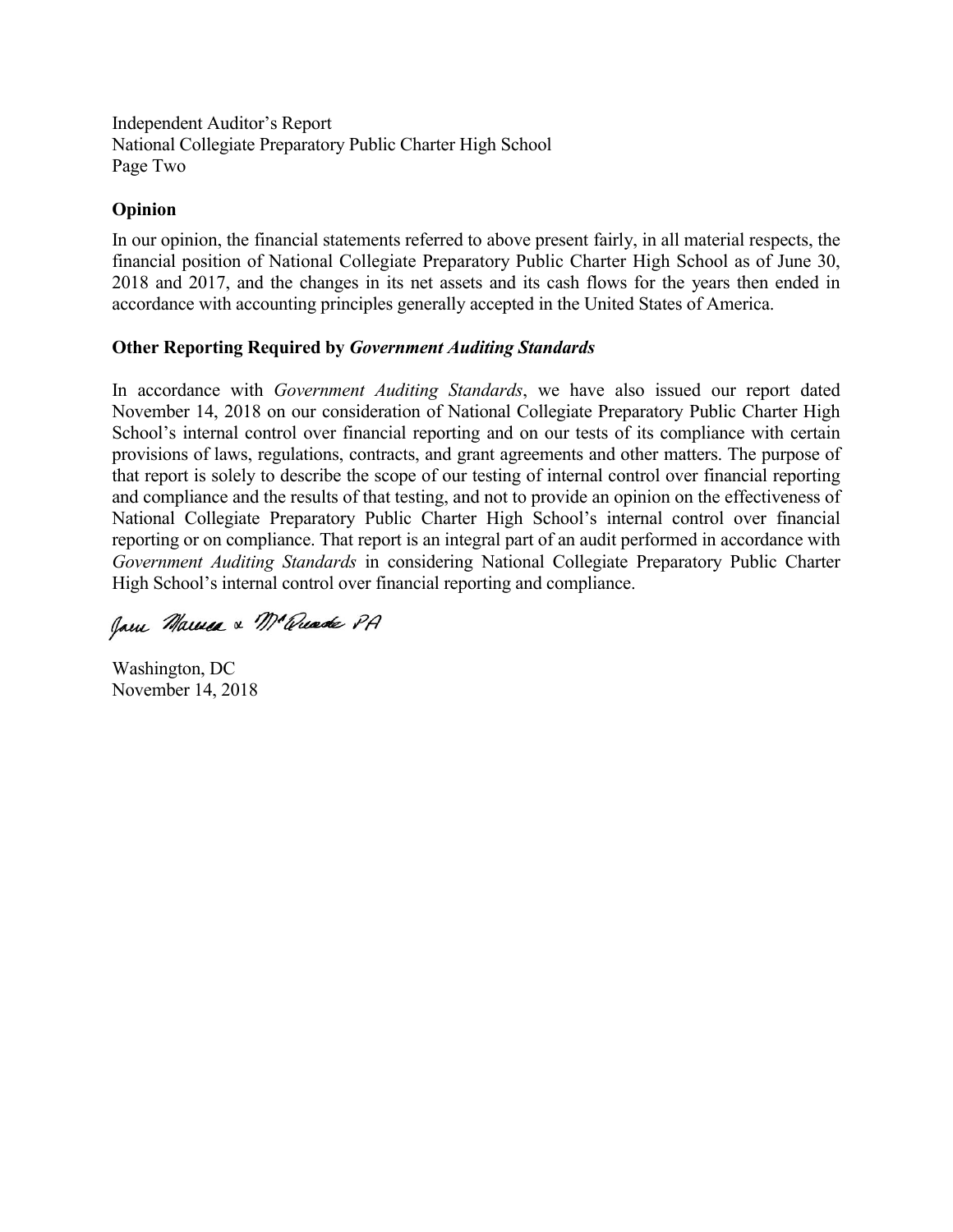# **NATIONAL COLLEGIATE PREPARATORY PUBLIC CHARTER HIGH SCHOOL STATEMENTS OF FINANCIAL POSITION JUNE 30, 2018 AND 2017**

|                                         |             | 2018    |                           | 2017      |
|-----------------------------------------|-------------|---------|---------------------------|-----------|
| <b>ASSETS</b>                           |             |         |                           |           |
| <b>CURRENT ASSETS</b>                   |             |         |                           |           |
| Cash                                    | $\mathbf S$ | 550,439 | $\mathbb{S}$              | 717,133   |
| Grants receivable                       |             | 139,796 |                           | 78,770    |
| Accounts receivable                     |             | 12,777  |                           | 33,713    |
| Prepaid expenses                        |             | 21,457  |                           | 47,848    |
| <b>Total Current Assets</b>             |             | 724,469 |                           | 877,464   |
| PROPERTY AND EQUIPMENT, NET             |             | 117,209 |                           | 131,762   |
| <b>OTHER ASSETS</b>                     |             |         |                           |           |
| Certificate of deposit                  |             | 6,359   |                           | 6,333     |
| Security deposit                        |             | 15,000  |                           | 15,000    |
| <b>Total Other Assets</b>               |             | 21,359  |                           | 21,333    |
| <b>TOTAL ASSETS</b>                     | \$          | 863,037 | \$                        | 1,030,559 |
| <b>LIABILITIES AND NET ASSETS</b>       |             |         |                           |           |
| <b>CURRENT LIABILITIES</b>              |             |         |                           |           |
| Accounts payable                        | $\mathbf S$ | 176,657 | $\mathbb{S}$              | 402,132   |
| Accrued expenses                        |             | 10,218  |                           | 7,099     |
| Deferred revenue                        |             | 6,152   |                           | 12,886    |
| <b>Total Liabilities</b>                |             | 193,027 |                           | 422,117   |
| <b>NET ASSETS</b>                       |             |         |                           |           |
| Unrestricted                            |             | 670,010 |                           | 608,442   |
| <b>TOTAL LIABILITIES AND NET ASSETS</b> | \$          | 863,037 | $\boldsymbol{\mathsf{S}}$ | 1,030,559 |

The accompanying notes are an integral part of the financial statements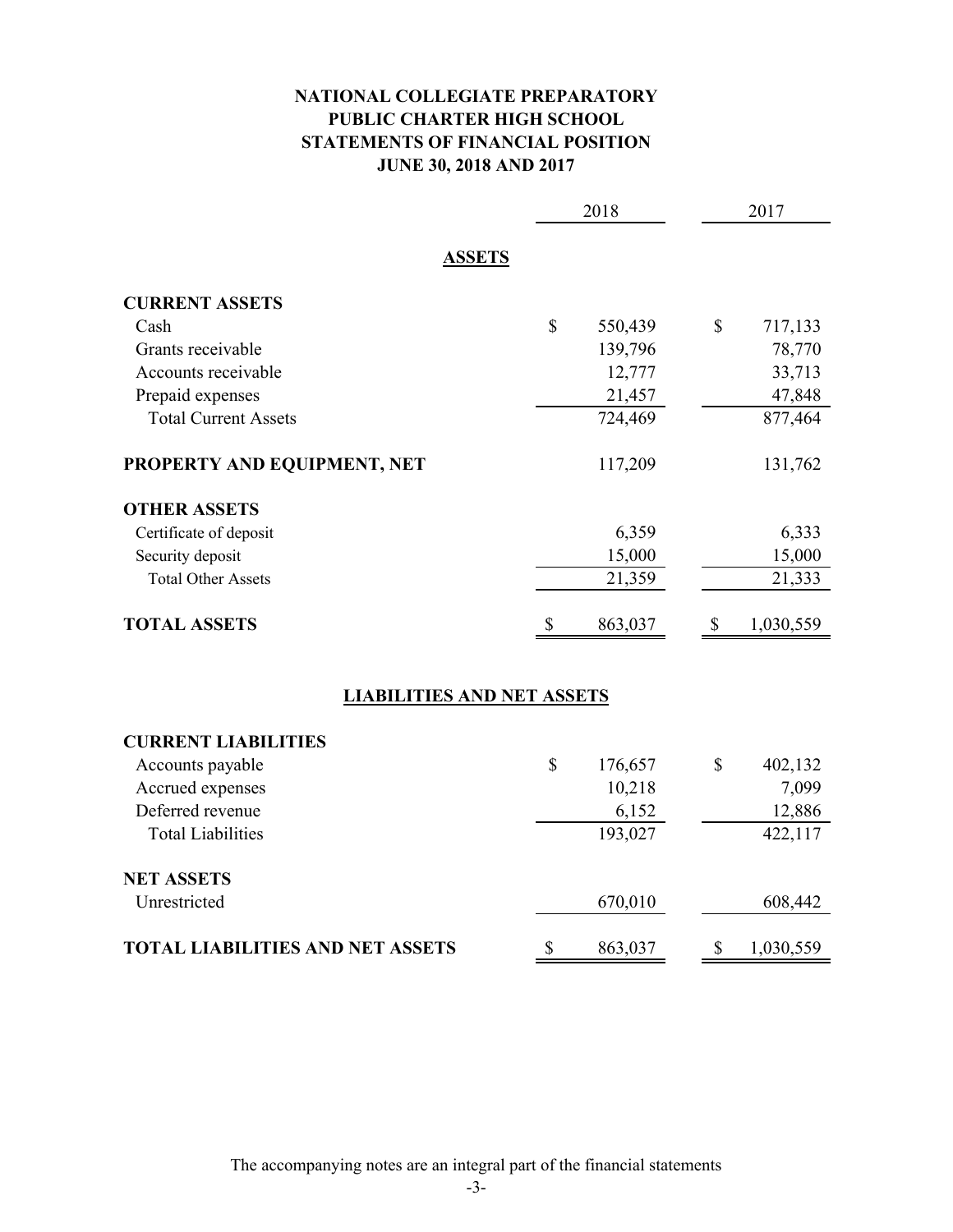## **NATIONAL COLLEGIATE PREPARATORY PUBLIC CHARTER HIGH SCHOOL STATEMENTS OF ACTIVITIES YEARS ENDED JUNE 30, 2018 AND 2017**

|                                  | 2018 |           | 2017 |            |
|----------------------------------|------|-----------|------|------------|
| UNRESTRICTED REVENUE AND SUPPORT |      |           |      |            |
| Per pupil appropriations         | \$   | 4,801,684 | \$   | 4,536,813  |
| Per pupil facility allowance     |      | 881,193   |      | 859,100    |
| Federal entitlements and grants  |      | 529,795   |      | 482,356    |
| Activity fees                    |      | 20,427    |      | 37,920     |
| Other grants and contributions   |      | 103,873   |      | 53,998     |
| Interest income                  |      | 16        |      |            |
| Other income                     |      | 16,632    |      | 2,073      |
| <b>Total Revenue and Support</b> |      | 6,353,620 |      | 5,972,260  |
| <b>EXPENSES</b>                  |      |           |      |            |
| Program services                 |      | 5,435,337 |      | 5,390,563  |
| Support services                 |      |           |      |            |
| General and administrative       |      | 856,715   |      | 780,143    |
| Fundraising                      |      |           |      | 1,880      |
| <b>Total Support Services</b>    |      | 856,715   |      | 782,023    |
| <b>Total Expenses</b>            |      | 6,292,052 |      | 6,172,586  |
| <b>CHANGE IN NET ASSETS</b>      |      | 61,568    |      | (200, 326) |
| NET ASSETS, beginning of year    |      | 608,442   |      | 808,768    |
| NET ASSETS, end of year          | \$   | 670,010   | \$   | 608,442    |

The accompanying notes are an integral part of the financial statements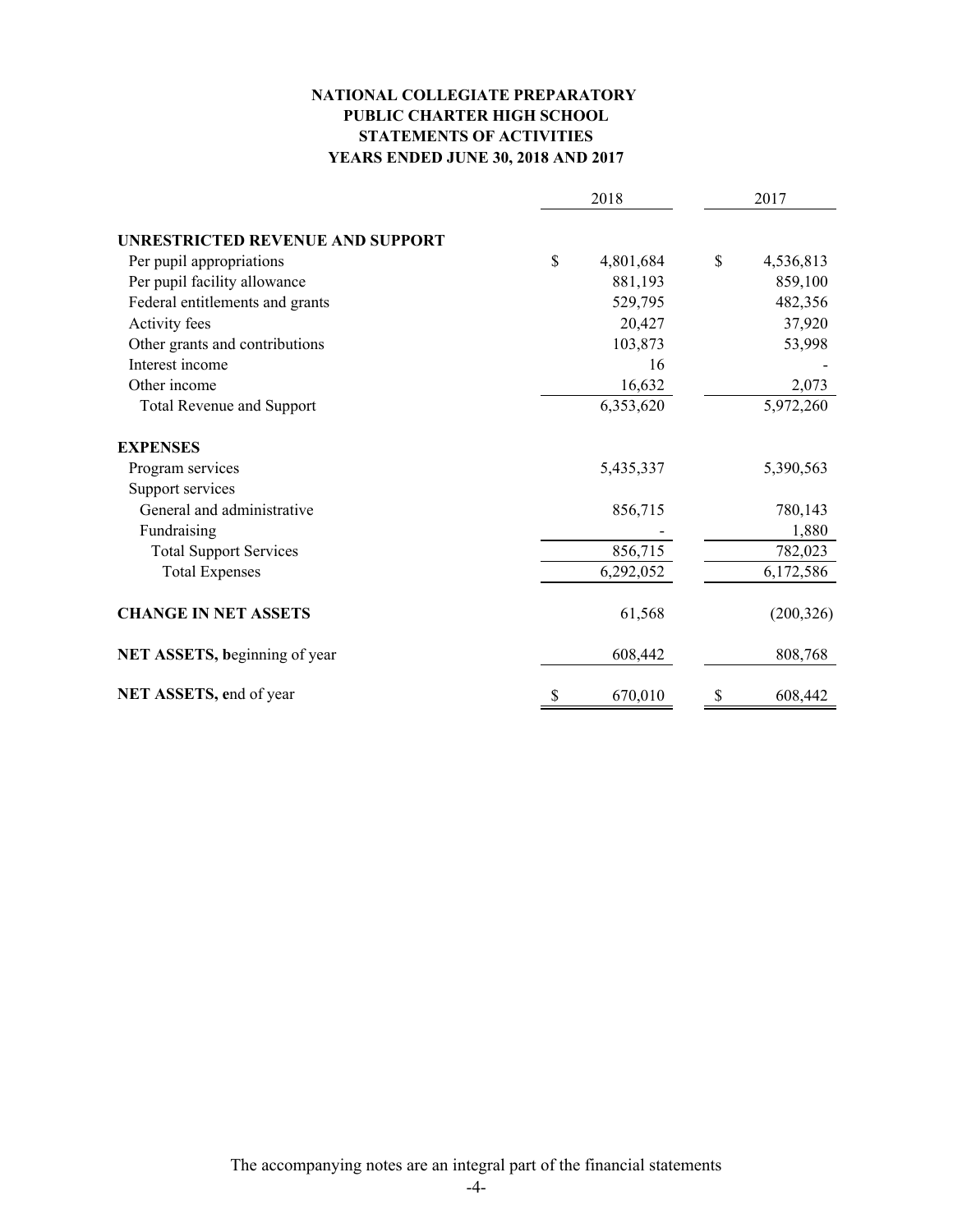#### **NATIONAL COLLEGIATE PREPARATORY PUBLIC CHARTER HIGH SCHOOL STATEMENT OF FUNCTIONAL EXPENSES YEAR ENDED JUNE 30, 2018**

|                                                | Program  |           | General and    |         |                 |
|------------------------------------------------|----------|-----------|----------------|---------|-----------------|
|                                                | Services |           | Administrative |         | Total           |
| Personnel, Salaries, and Related Expenses:     |          |           |                |         |                 |
| <b>Salaries</b>                                | \$       | 2,492,549 | \$             | 616,621 | \$<br>3,109,170 |
| Employee benefits                              |          | 296,294   |                | 75,438  | 371,732         |
| Payroll taxes                                  |          | 201,692   |                | 51,352  | 253,044         |
| Professional development                       |          | 17,705    |                |         | 17,705          |
| Travel and meetings                            |          | 20,159    |                |         | 20,159          |
| Other staff expenses                           |          | 43,700    |                |         | 43,700          |
| Total Personnel, Salaries and Related Expenses |          | 3,072,099 |                | 743,411 | 3,815,510       |
|                                                |          |           |                |         |                 |
| <b>Direct Student Costs:</b>                   |          |           |                |         |                 |
| Supplies and materials                         |          | 40,920    |                |         | 40,920          |
| Contracted instruction fees                    |          | 153,124   |                |         | 153,124         |
| Textbooks                                      |          | 10,880    |                |         | 10,880          |
| Student assessments                            |          | 71,682    |                |         | 71,682          |
| Uniforms                                       |          | 15,765    |                |         | 15,765          |
| Student recruiting                             |          | 23,768    |                |         | 23,768          |
| Food service                                   |          | 180,124   |                |         | 180,124         |
| Other student costs                            |          | 304,535   |                |         | 304,535         |
| <b>Total Direct Student Costs</b>              |          | 800,798   |                |         | 800,798         |
| Occupancy:                                     |          |           |                |         |                 |
| Rent                                           |          | 877,078   |                | 15,615  | 892,693         |
| Maintenance and repairs                        |          | 3,664     |                | 17      | 3,681           |
| <b>Total Occupancy Expenses</b>                |          | 880,742   |                | 15,632  | 896,374         |
| <b>Office Expenses:</b>                        |          |           |                |         |                 |
| Office supplies and materials                  |          | 19,754    |                | 92      | 19,846          |
| Equipment rental                               |          | 32,268    |                | 152     | 32,420          |
| Telecommunications                             |          | 33,892    |                | 159     | 34,051          |
| Professional fees                              |          | 442,187   |                | 2,075   | 444,262         |
| Printing and publications                      |          | 8,378     |                | 39      | 8,417           |
| Postage and shipping                           |          | 3,807     |                | 18      | 3,825           |
| Computer and related                           |          | 44,445    |                | 209     | 44,654          |
| Other office expenses                          |          | 353       |                | 2       | 355             |
| <b>Total Office Expenses</b>                   |          | 585,084   |                | 2,746   | 587,830         |
|                                                |          |           |                |         |                 |
| <b>General Expenses:</b>                       |          |           |                |         |                 |
| Insurance                                      |          | 18,436    |                | 87      | 18,523          |
| Authorizer fees                                |          |           |                | 55,239  | 55,239          |
| Depreciation                                   |          | 62,775    |                | 294     | 63,069          |
| Fees and licenses                              |          | 15,403    |                | 72      | 15,475          |
| Administration fees                            |          |           |                | 39,234  | 39,234          |
| <b>Total General Expenses</b>                  |          | 96,614    |                | 94,926  | 191,540         |
| <b>TOTAL EXPENSES</b>                          | \$       | 5,435,337 | $\mathbb S$    | 856,715 | \$<br>6,292,052 |

The accompanying notes are an integral part of the financial statements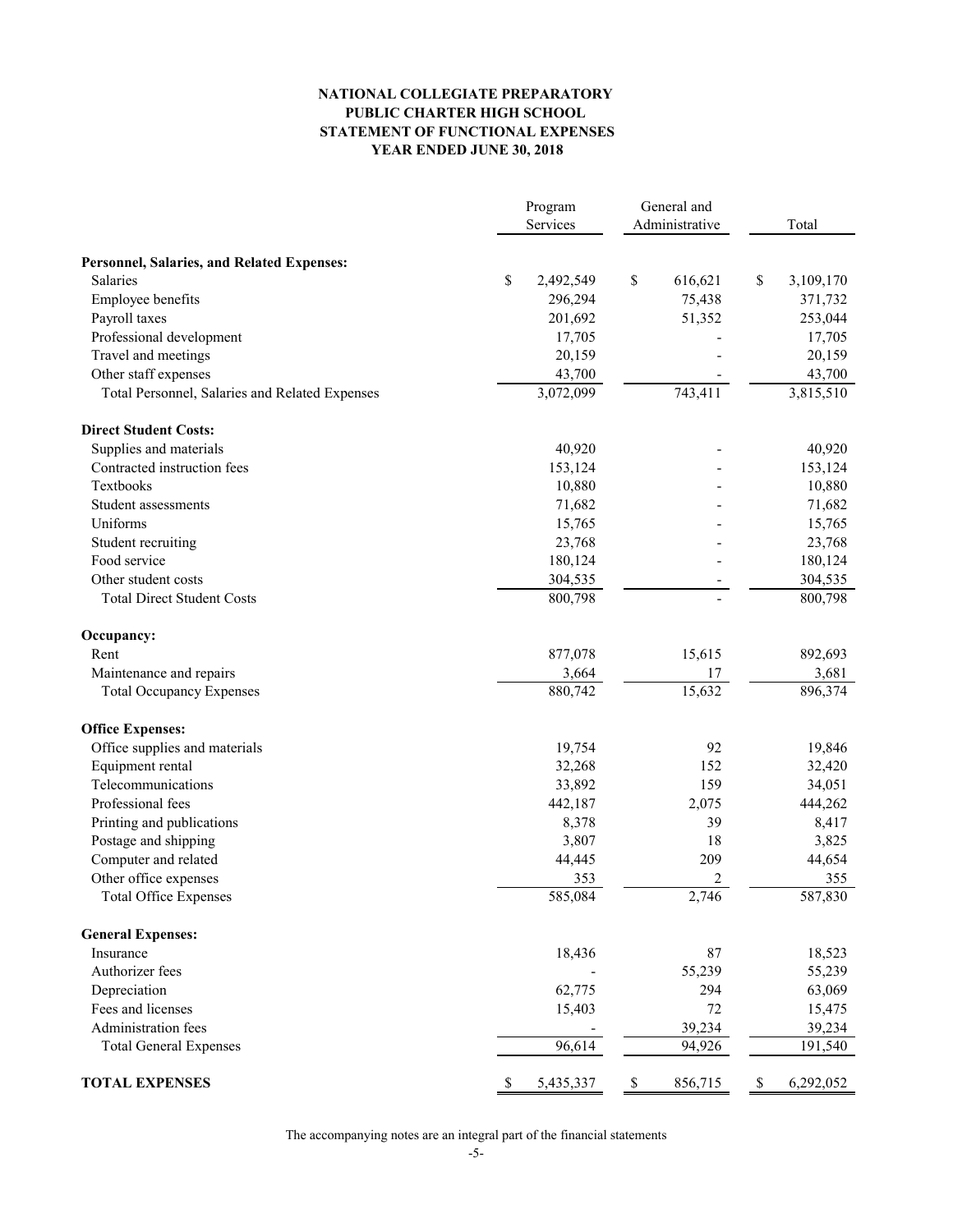#### **NATIONAL COLLEGIATE PREPARATORY PUBLIC CHARTER HIGH SCHOOL STATEMENT OF FUNCTIONAL EXPENSES YEAR ENDED JUNE 30, 2017**

|                                                   |                 | <b>SUPPORT SERVICES</b> |                      |                 |
|---------------------------------------------------|-----------------|-------------------------|----------------------|-----------------|
|                                                   | Program         | General and             |                      |                 |
|                                                   | Services        | Administrative          | Fundraising          | Total           |
| <b>Personnel, Salaries, and Related Expenses:</b> |                 |                         |                      |                 |
| <b>Salaries</b>                                   | \$<br>2,730,241 | \$<br>411,173           | \$                   | \$<br>3,141,414 |
| Employee benefits                                 | 277,294         | 40,496                  |                      | 317,790         |
| Payroll taxes                                     | 217,788         | 31,805                  |                      | 249,593         |
| Professional development                          | 32,778          |                         |                      | 32,778          |
| Travel and meetings                               | 2,310           |                         |                      | 2,310           |
| Contracted services                               | 220,929         | 34,486                  |                      | 255,415         |
| Other staff expenses                              | 59,441          |                         |                      | 59,441          |
| Total Personnel, Salaries and Related Expenses    | 3,540,781       | 517,960                 |                      | 4,058,741       |
| <b>Direct Student Costs:</b>                      |                 |                         |                      |                 |
| Supplies and materials                            | 8,432           |                         |                      | 8,432           |
| Contracted instruction fees                       | 112,812         |                         |                      | 112,812         |
| Student assessments                               | 80,497          |                         |                      | 80,497          |
| Uniforms                                          | 24,641          |                         |                      | 24,641          |
| Transportation                                    | 127,293         |                         |                      | 127,293         |
| Student recruiting                                | 34,208          |                         |                      | 34,208          |
| Food service                                      | 120,124         |                         |                      | 120,124         |
| Other student costs                               | 194,843         |                         |                      | 194,843         |
| <b>Total Direct Student Costs</b>                 | 702,850         |                         |                      | 702,850         |
| Occupancy:                                        |                 |                         |                      |                 |
| Rent                                              | 855,088         | 4,012                   |                      | 859,100         |
| Maintenance and repairs                           | 8,236           | 39                      |                      | 8,275           |
| <b>Total Occupancy Expenses</b>                   | 863,324         | 4,051                   |                      | 867,375         |
| <b>Office Expenses:</b>                           |                 |                         |                      |                 |
| Office supplies and materials                     | 23,198          | 106                     |                      | 23,304          |
| Equipment rental                                  | 45,204          | 213                     |                      | 45,417          |
| Telecommunications                                | 32,494          | 152                     |                      | 32,646          |
| Professional fees                                 | 20,693          | 169,598                 |                      | 190,291         |
| Printing and publications                         | 1,377           | 7                       |                      | 1,384           |
| Postage and shipping                              | 3,193           | 15                      |                      | 3,208           |
| Computer and related                              | 33,327          | 157                     |                      | 33,484          |
| Other office expenses                             | 4,679           | 22                      |                      | 4,701           |
| <b>Total Office Expenses</b>                      | 164,165         | 170,270                 |                      | 334,435         |
| <b>General Expenses:</b>                          |                 |                         |                      |                 |
| Insurance                                         | 18,681          | 87                      |                      | 18,768          |
| Authorizer fees                                   | $\overline{a}$  | 59,383                  |                      | 59,383          |
| Depreciation                                      | 81,492          | 383                     |                      | 81,875          |
| Fees and licenses                                 | 19,270          | 90                      |                      | 19,360          |
| Other general expenses                            |                 | 27,919                  | 1,880                | 29,799          |
| <b>Total General Expenses</b>                     | 119,443         | 87,862                  | 1,880                | 209,185         |
| <b>TOTAL EXPENSES</b>                             | \$<br>5,390,563 | $\$$<br>780,143         | $\mathbb S$<br>1,880 | \$<br>6,172,586 |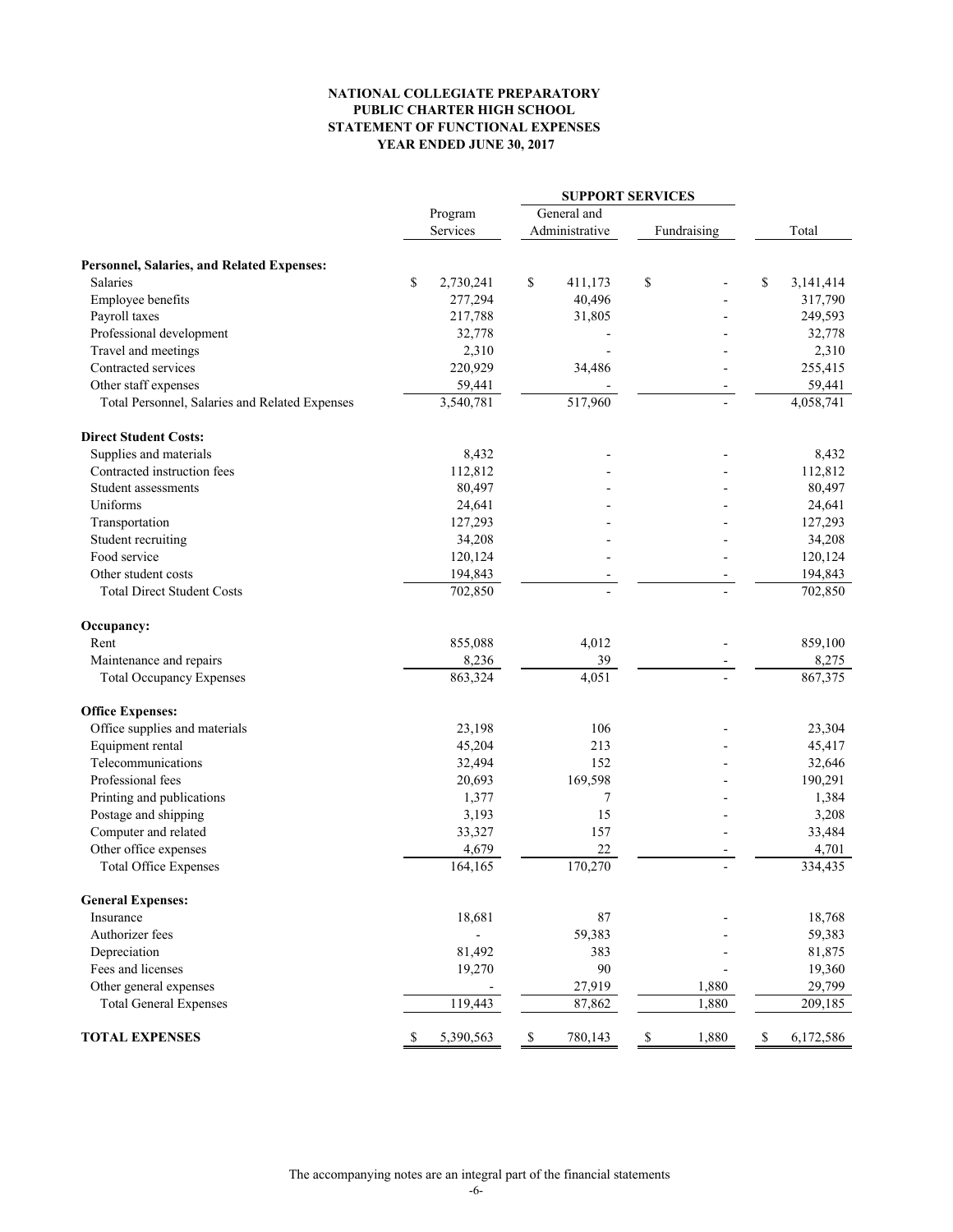## **NATIONAL COLLEGIATE PREPARATORY PUBLIC CHARTER HIGH SCHOOL STATEMENTS OF CASH FLOWS YEARS ENDED JUNE 30, 2018 AND 2017**

|                                                                                               | 2018 |            | 2017 |            |  |
|-----------------------------------------------------------------------------------------------|------|------------|------|------------|--|
| <b>CASH FLOWS FROM OPERATING ACTIVITIES</b>                                                   |      |            |      |            |  |
| Change in net assets                                                                          | \$   | 61,568     | \$   | (200, 326) |  |
| Adjustments to reconcile change in net assets to net cash<br>provided by operating activities |      |            |      |            |  |
| Depreciation                                                                                  |      | 63,069     |      | 81,875     |  |
| (Increase) decrease in assets:                                                                |      |            |      |            |  |
| Grants receivable                                                                             |      | (61, 026)  |      |            |  |
| Accounts receivable                                                                           |      | 20,936     |      | 79,212     |  |
| Prepaid expenses                                                                              |      | 26,391     |      | (11,097)   |  |
| Certificate of deposit                                                                        |      | (26)       |      |            |  |
| Increase (decrease) in liabilities:                                                           |      |            |      |            |  |
| Accounts payable                                                                              |      | (225, 475) |      | 194,441    |  |
| Accrued expenses                                                                              |      | 3,119      |      | 490        |  |
| Deferred revenue                                                                              |      | (6, 734)   |      | (16,240)   |  |
| Net Cash (Used For) Provided by Operating Activities                                          |      | (118, 178) |      | 128,355    |  |
| <b>CASH FLOWS FROM INVESTING ACTIVITIES</b>                                                   |      |            |      |            |  |
| Purchases of property and equipment                                                           |      | (48, 516)  |      | (20, 740)  |  |
| Net Cash Used For Investing Activities                                                        |      | (48, 516)  |      | (20, 740)  |  |
| <b>NET INCREASE IN CASH</b>                                                                   |      | (166, 694) |      | 107,615    |  |
| CASH, beginning of year                                                                       |      | 717,133    |      | 609,518    |  |
| CASH, end of year                                                                             | \$   | 550,439    | \$   | 717,133    |  |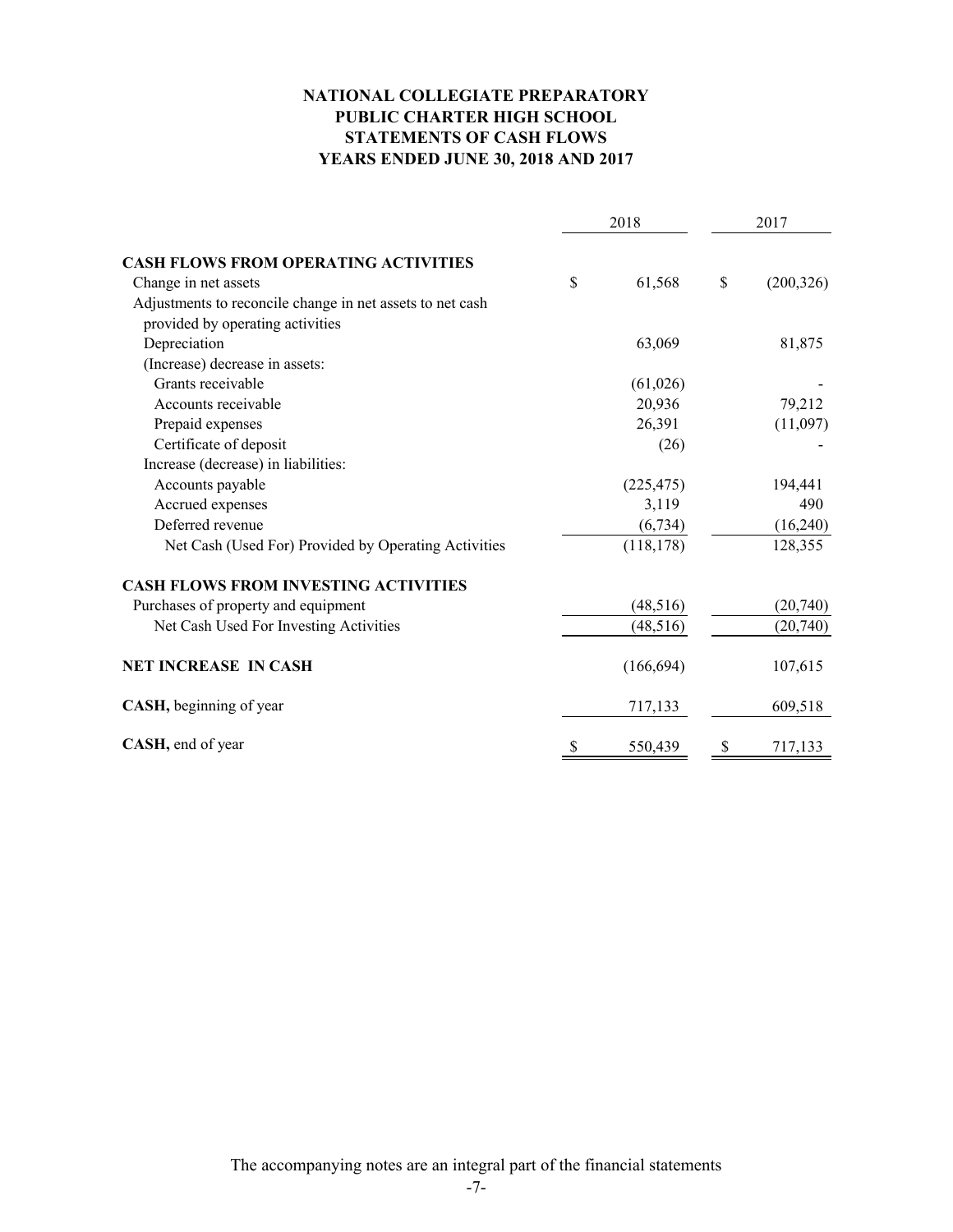# **NOTE A – NATURE OF THE ORGANIZATION**

The National Collegiate Preparatory Public Charter High School (the "School") was incorporated in July 2008 as a public charter school located in Washington, D.C. The School is a 9th-12th grade college preparatory high school that serves students in Washington, D.C. The School combines challenging academics with real-world experiences to prepare students for high school achievement, post-secondary success, and global citizenship.

On August 17, 2009, the School entered into a 15-year Charter School Agreement with the D.C. Public Charter School Board. The School has a guaranteed funding stream from the District of Columbia (uniform per student funding) and the U.S. federal government (federal formula grants for education and other programs) provided it meets compliance requirements. A D.C. public charter school is considered a Local Educational Agency under federal education programs. As a D.C. public charter school, the School enjoys significant freedom from the budget and operational restrictions placed on traditional public schools, allowing it to create a unique educational mission and approach.

# **NOTE B – SUMMARY OF SIGNIFICANT ACCOUNTING POLICIES**

# Basis of Accounting

The School's financial statements are prepared on the accrual basis of accounting. Therefore, revenue and related assets are recognized when earned and expenses and related liabilities are recognized as the obligations are incurred.

## Financial Statement Presentation

Financial statement presentation follows Financial Accounting Standards Board ("FASB") Accounting Standards Codification ("ASC") Topic *Not-for-Profit-Entities*. In accordance with the topic, the School is required to report information regarding its financial position and activities according to three classes of net assets. Accordingly, the net assets of the School and changes therein are classified and reported as follows:

*Unrestricted Net Assets* – Net assets not subject to donor-imposed stipulations.

*Temporarily Restricted Net Assets* – Net assets subject to donor-imposed stipulations that may or will be met by either actions of the School and/or the passage of time.

*Permanently Restricted Net Assets* – Net assets subject to donor-imposed stipulations that they be maintained permanently by the School.

There were no temporarily or permanently restricted net assets as of June 30, 2018 or 2017.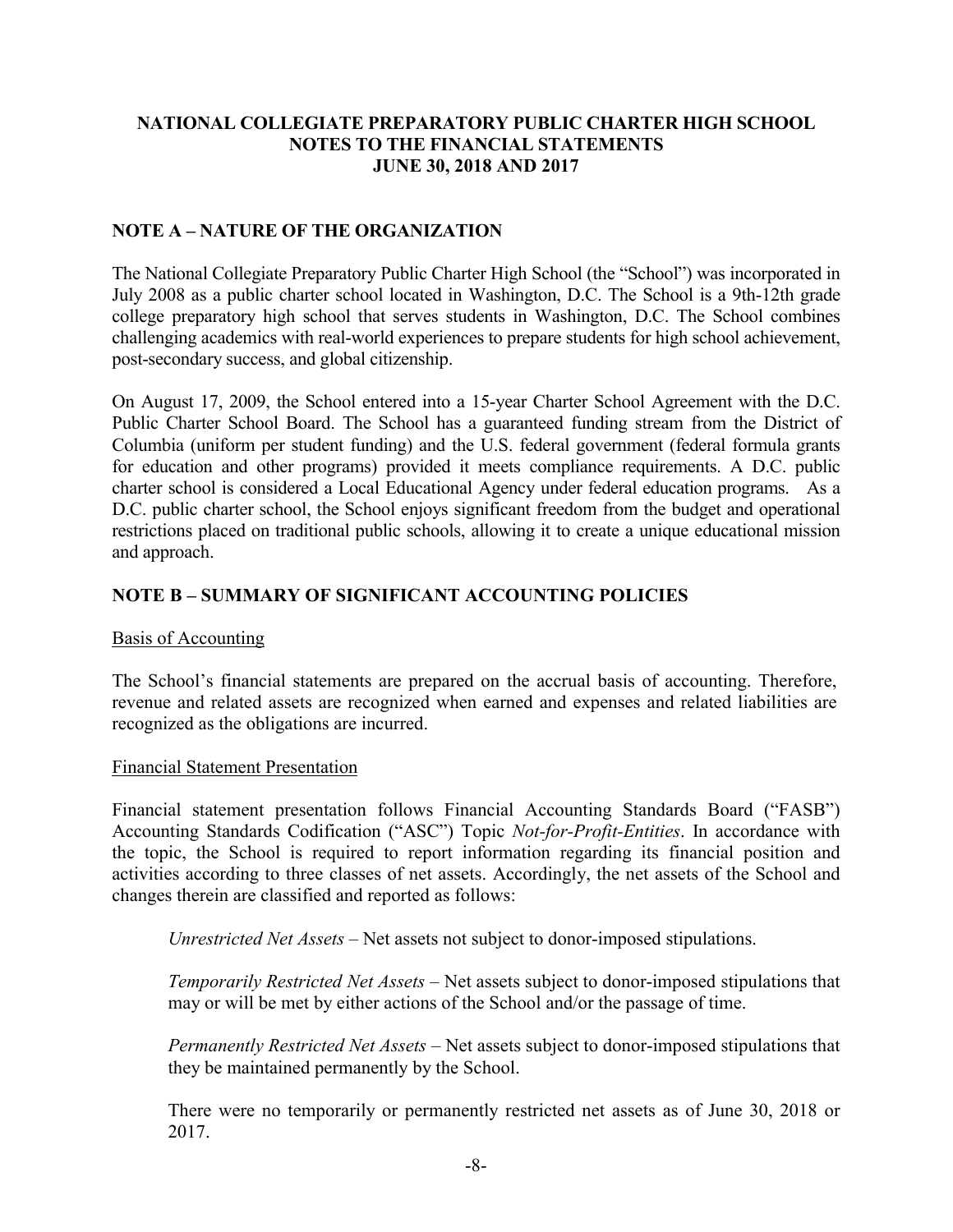(continued)

## **NOTE B – SUMMARY OF SIGNIFICANT ACCOUNTING POLICIES –** continued

### Accounts and Grants Receivable

Accounts and grants receivable are recorded when billed or accrued and represent claims against third parties. The School performs ongoing credit evaluations of its funding sources and generally does not require collateral. Grants receivable are reported net of an allowance for doubtful accounts, if any. The allowance, if any, is estimated based on historical collection trends, the age of outstanding receivable and existing economic conditions. If actual experience changes, revisions to the allowance may be necessary. Due to the nature of funding from the federal government and the District of Columbia, management believes that all receivables will be collected within one year. Therefore, no allowance for doubtful accounts has been recorded. Accounts receivable related to activity fees are recognized at the time the activity had occurred.

### Property and Equipment

The School capitalizes all expenditures for property and equipment in excess of \$1,000. Property and equipment acquired are recorded at cost or, if donated, at the approximate fair value at the time of donation. Depreciation is computed using the straight-line method over the estimated useful lives of the assets, which range from three to seven years. Maintenance and repairs which do not improve or extend the life of the respective asset are charged to expense when incurred.

## Certificate of Deposit

Includes a certificate of deposit with an original maturity of thirteen months that is valued at cost.

### Revenue Recognition

Contributions received are recorded as increases in unrestricted, temporarily restricted or permanently restricted net assets, depending on the existence and/or nature of any donor restrictions. When a restriction expires (that is, when a stipulated time restriction ends or the purpose of the restriction is accomplished), temporarily restricted net assets are reclassified to unrestricted net assets and reported in the statement of activities as net assets released from restrictions. When restrictions are met within the same year as restricted funds are contributed, they are classified as unrestricted contributions.

Federal entitlements and grants are recognized during the period in which the work is performed. Accordingly, grant funds received in the current fiscal year, for work to be performed in the next fiscal year are recorded as deferred revenue.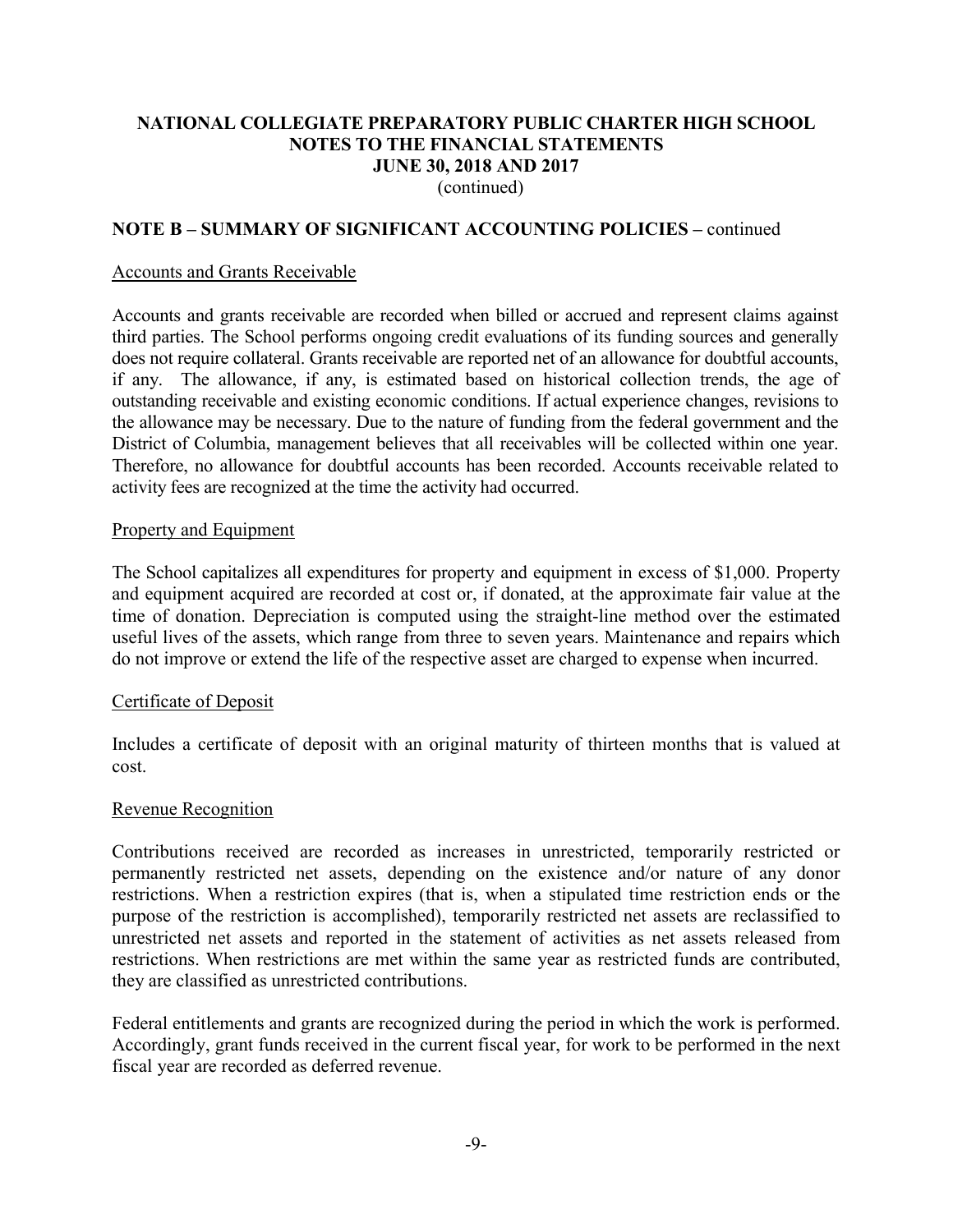(continued)

## **NOTE B – SUMMARY OF SIGNIFICANT ACCOUNTING POLICIES –** continued

### Revenue Recognition - continued

The School receives a student allocation on a per pupil basis from the District of Columbia to cover the cost of academic expenses. Per Pupil appropriated revenue is recognized during the period for which the associated education services are provided. Per pupil appropriations includes \$1,235,885 and \$1,206,032 for enhancements, such as special education and at risk students, for the years ended June 30, 2018 and 2017, respectively.

Activity fees are recognized at the time of the activity. This revenue represents amounts collected from students for, but not restricted to, field trips, meals, camps and other school related activities.

### Functional Allocation of Expenses

The costs of providing the School's various programs and supporting services have been summarized on a functional basis in the accompanying statement of activities. Accordingly, certain costs have been allocated among the programs, fundraising and supporting services benefited.

### Use of Estimates

The preparation of financial statements in conformity with accounting principles generally accepted in the United States of America requires management to make certain estimates and assumptions. These estimates affect the reported amounts of assets and liabilities, the disclosure of contingent assets and liabilities at the date of the financial statements, and the reported amounts of revenue and expenses during the reporting period. Actual results could differ from these estimates.

### Reclassifications

Certain amounts for June 30, 2017 have been reclassified to conform to the current year presentation. The reclassification had no effect on previously reported net assets or change in net assets.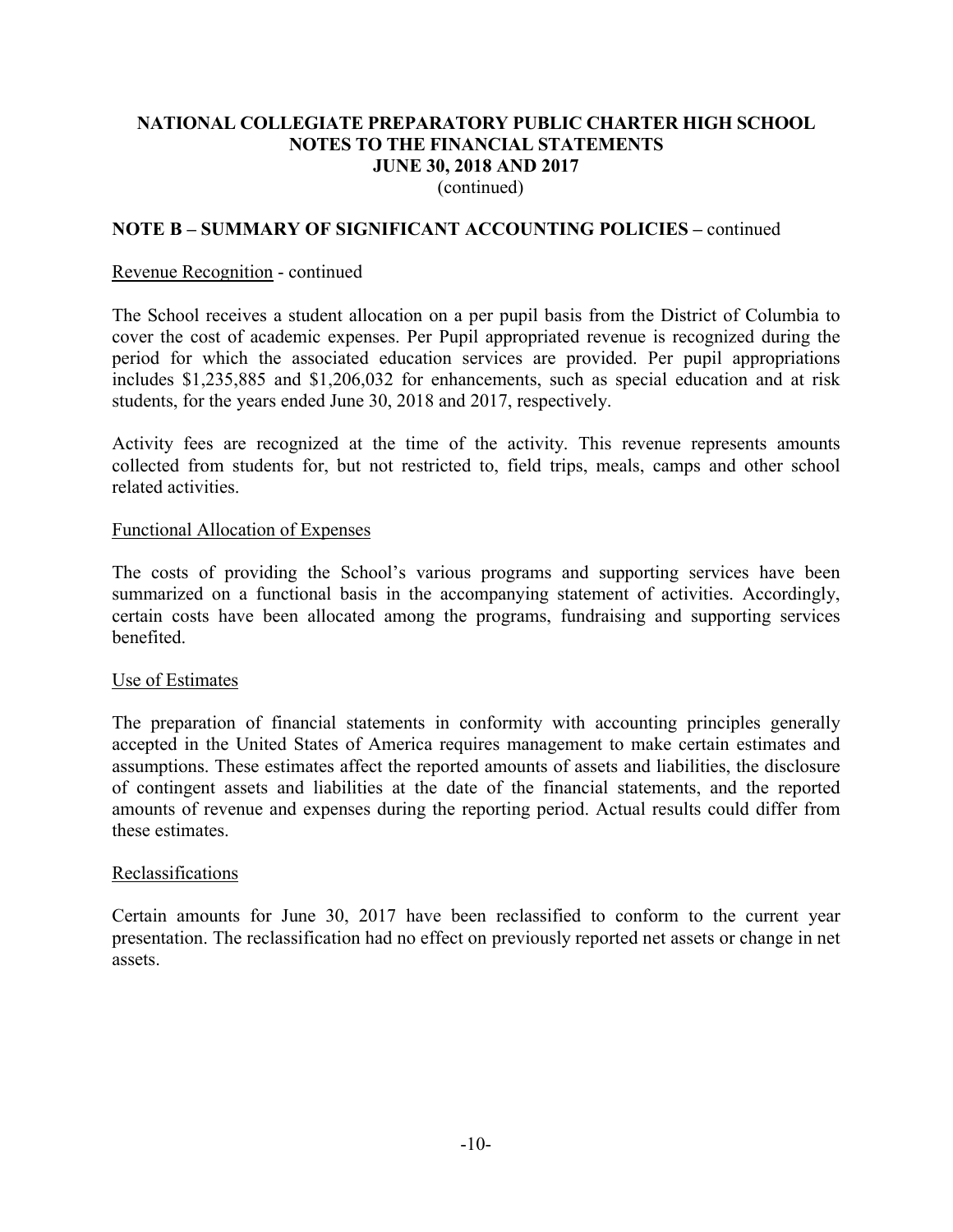(continued)

## **NOTE C – INCOME TAXES**

The School is a 501(c)(3) tax-exempt organization under Section 501(a) of the Internal Revenue Code. The School is, however, subject to tax on business income unrelated to its exempt purpose. The School files information returns as required.

The School believes that it has appropriate support for any tax positions taken, and as such, does not have any uncertain tax positions that are material to the financial statements or that would have an effect on its tax-exempt status. There are no unrecognized tax benefits or liabilities that need to be recorded.

The School's information returns are subject to examination by the Internal Revenue Service ("IRS") for a period of three years from the date they were filed, except under certain circumstances. The Form 990 information returns for the years 2015 through 2017 are open for a tax examination by the IRS, although no request has been made as of the date of these financial statements.

## **NOTE D – PROPERTY AND EQUIPMENT**

Property and equipment consisted of the following for the years ended June 30,:

|                                   | 2018 |            | 2017 |            |
|-----------------------------------|------|------------|------|------------|
| Furniture and equipment           |      | 488,414    | S.   | 453,928    |
| Computer equipment                |      | 329,007    |      | 314,977    |
| Total                             |      | 817,421    |      | 768,905    |
| Less accumulated depreciation     |      | (700, 212) |      | (637, 143) |
| Total Property and Equipment, Net |      | 117,209    |      | 131,762    |

Depreciation expense for the years ended June 30, 2018 and 2017 totaled \$63,069 and \$81,875, respectively.

## **NOTE E – CONCENTRATIONS OF RISKS**

The School is supported primarily by local and federal appropriations and local grants. For the years ended June 30, 2018 and 2017, 98% and 98%, respectively of total revenue was provided by government agencies. Reduction of this source of support would have a significant impact on the School's programs and activities.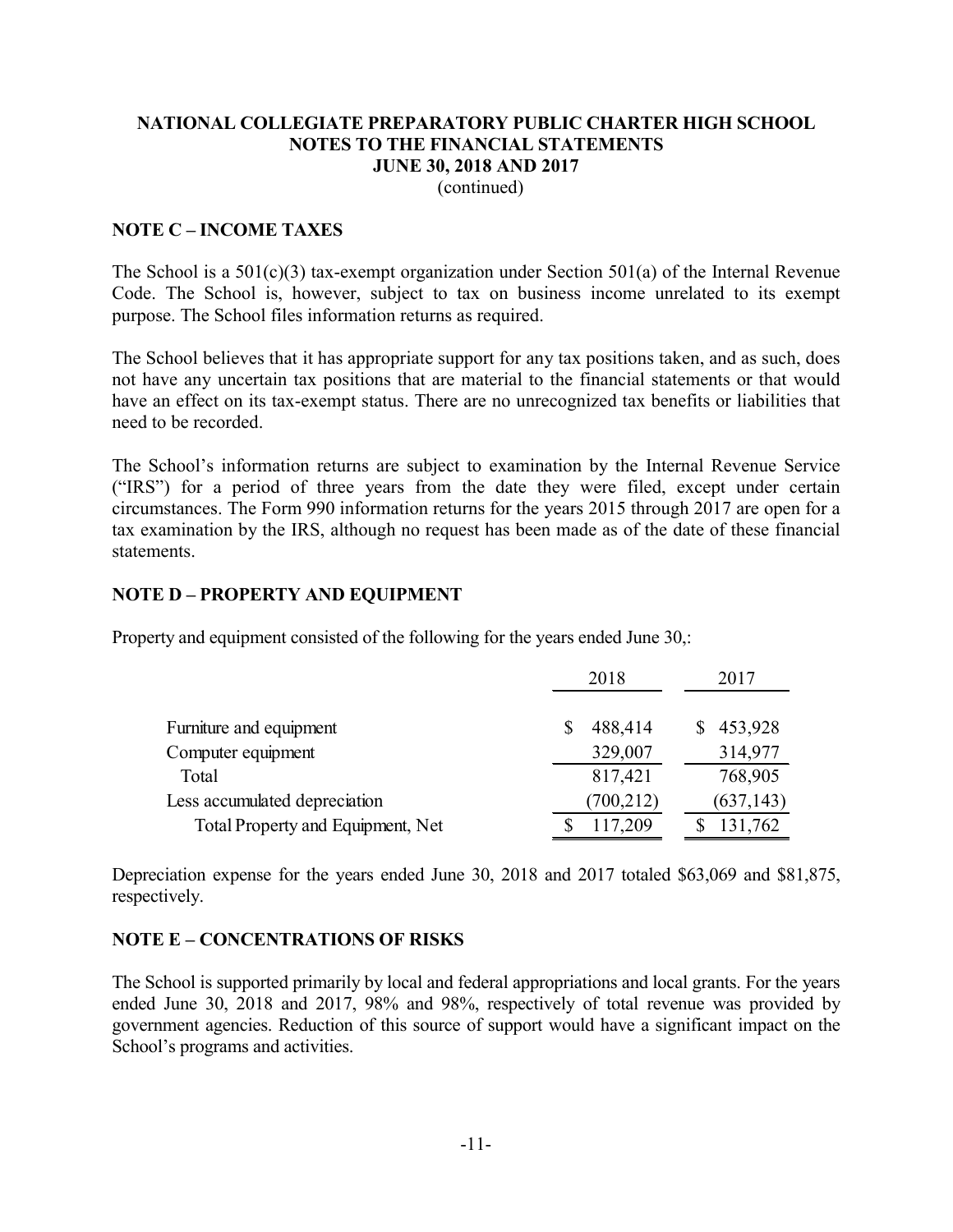(continued)

## **NOTE E – CONCENTRATIONS OF RISKS** – continued

The School maintains cash balances at financial institutions deemed to be creditworthy. Balances are insured by the Federal Deposit Insurance Corporation up to \$250,000 per financial institution.

Cash balances may, at times exceed the federally insured limit; however, the School believes it is not exposed to any significant credit risk on cash or cash equivalents.

## **NOTE F – LEASE COMMITMENTS**

The School entered into a lease agreement in August 2012 with the Charter School Incubator Initiative originally scheduled to terminate on June 30, 2017. However, the lease agreement contains an option to extend and renew the term for three additional and consecutive five year option terms. In December 2016, the School renewed the lease agreement for an additional five years through June 30, 2022.

In accordance with the terms of the lease, the School is required to pay a usage fee, or rent, determined with respect to the number of students enrolled. The total annual usage fee is equal to the number of students enrolled on each census date (every October) multiplied by the per pupil facilities allowance received by the School from the District of Columbia, less amounts withheld under the terms of the lease. Accordingly, the School cannot reasonably estimate its future minimum lease liability under the terms of the lease; however, usage fees cannot exceed the facilities allowance received from the District of Columbia, a guaranteed funding source. Rent expense for the years ended June 30, 2018 and 2017 was 892,693 and \$859,100, respectively.

# **NOTE G – COMMITMENTS AND CONTINGENT LIABILITIES**

The School receives revenue from government grants and contracts that are subject to inspection and audit by the appropriate funding agency. The purpose of those inspections or audits is to determine whether program funds were used in accordance with their respective guidelines and regulations. The potential exists for disallowance of previously funded program costs. The School is of the opinion that disallowance, if any, arising from such inspections or audits will not have a material effect on the financial statements. The School has no provisions for possible disallowance of program costs on its financial statements.

## **NOTE H – SUBSEQUENT EVENTS**

In preparing these financial statements, the School's management has evaluated events and transactions for potential recognition or disclosure through November 14, 2018, the date the financial statements were available to be issued. There were no additional events or transactions that were discovered during the evaluation that required recognition or further disclosure.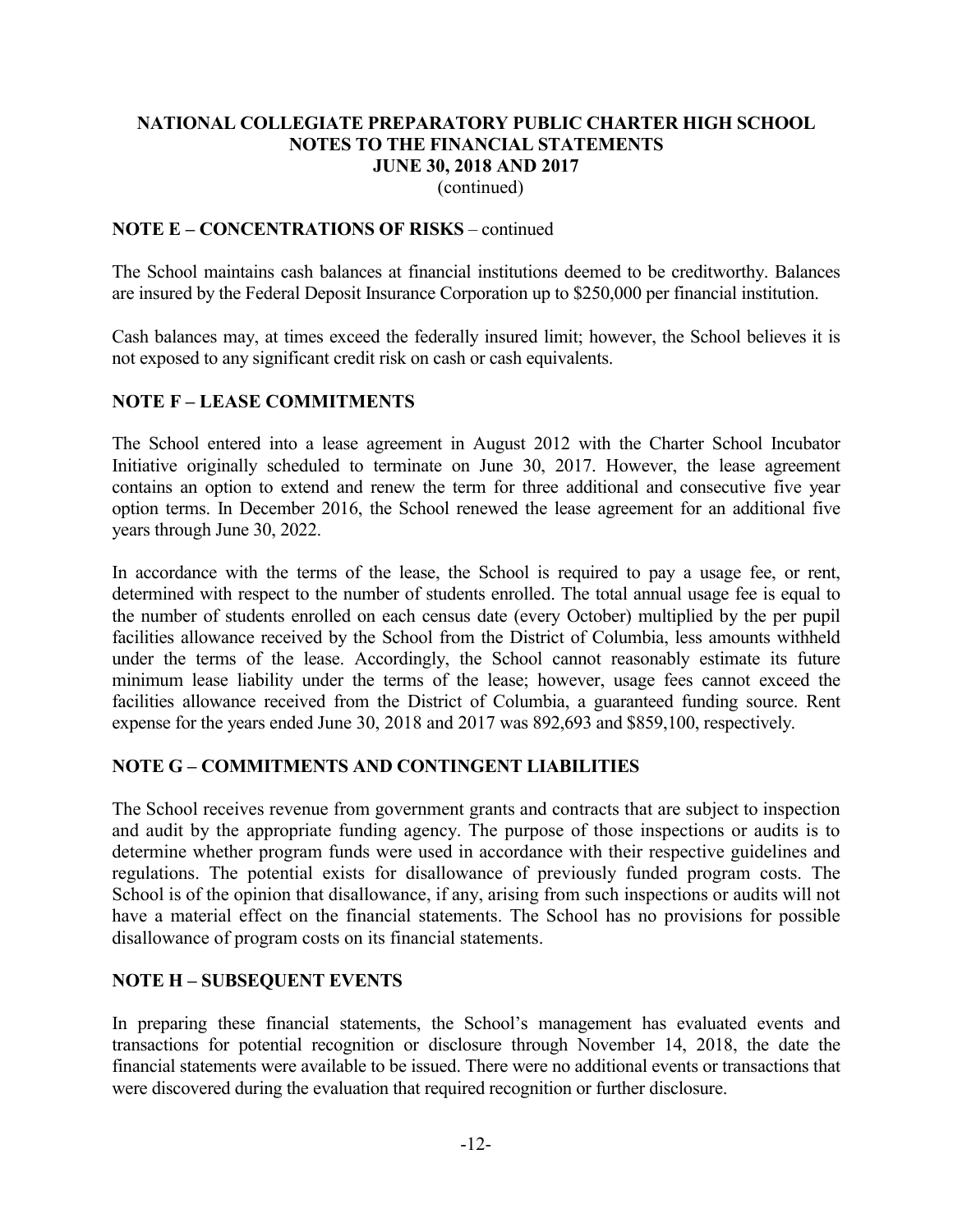

# **Independent Auditor's Report on Internal Control over Financial Reporting and on Compliance and Other Matters Based on an Audit of Financial Statements Performed in Accordance with** *Government Auditing Standards*

Board of Trustees National Collegiate Preparatory Public Charter High School Washington, DC

We have audited, in accordance with the auditing standards generally accepted in the United States of America and the standards applicable to financial audits contained in the *Government Auditing Standards* issued by the Comptroller General of the United States, the financial statements of National Collegiate Preparatory Public Charter High School (the "School"), a nonprofit organization, which comprise the statement of financial position as of June 30, 2018, and the related statements of activities, functional expenses, and cash flows for the year then ended, and the related notes to the financial statements, and have issued our report thereon dated November 14, 2018.

# **Internal Control Over Financial Reporting**

In planning and performing our audit of the financial statements, we considered the School's internal control over financial reporting (internal control) to determine the audit procedures that are appropriate in the circumstances for the purpose of expressing our opinion on the financial statements, but not for the purpose of expressing an opinion on the effectiveness of the School's internal control. Accordingly, we do not express an opinion on the effectiveness of the School's internal control.

A *deficiency in internal control* exists when the design or operation of a control does not allow management or employees, in the normal course of performing their assigned functions, to prevent, or detect and correct misstatements on a timely basis. A *material weakness* is a deficiency, or a combination of deficiencies, in internal control such that there is a reasonable possibility that a material misstatement of the entity's financial statements will not be prevented, or detected and corrected on a timely basis. A *significant deficiency* is a deficiency, or a combination of deficiencies, in internal control that is less severe than a material weakness, yet important enough to merit attention by those charged with governance.

Our consideration of internal control over financial reporting was for the limited purpose described in the first paragraph of this section and was not designed to identify all deficiencies in internal control over financial reporting that might be material weaknesses or significant deficiencies. Given these limitations, during our audit we did not identify any deficiencies in internal control that we consider to be material weaknesses. However, material weaknesses may exist that have not been identified.